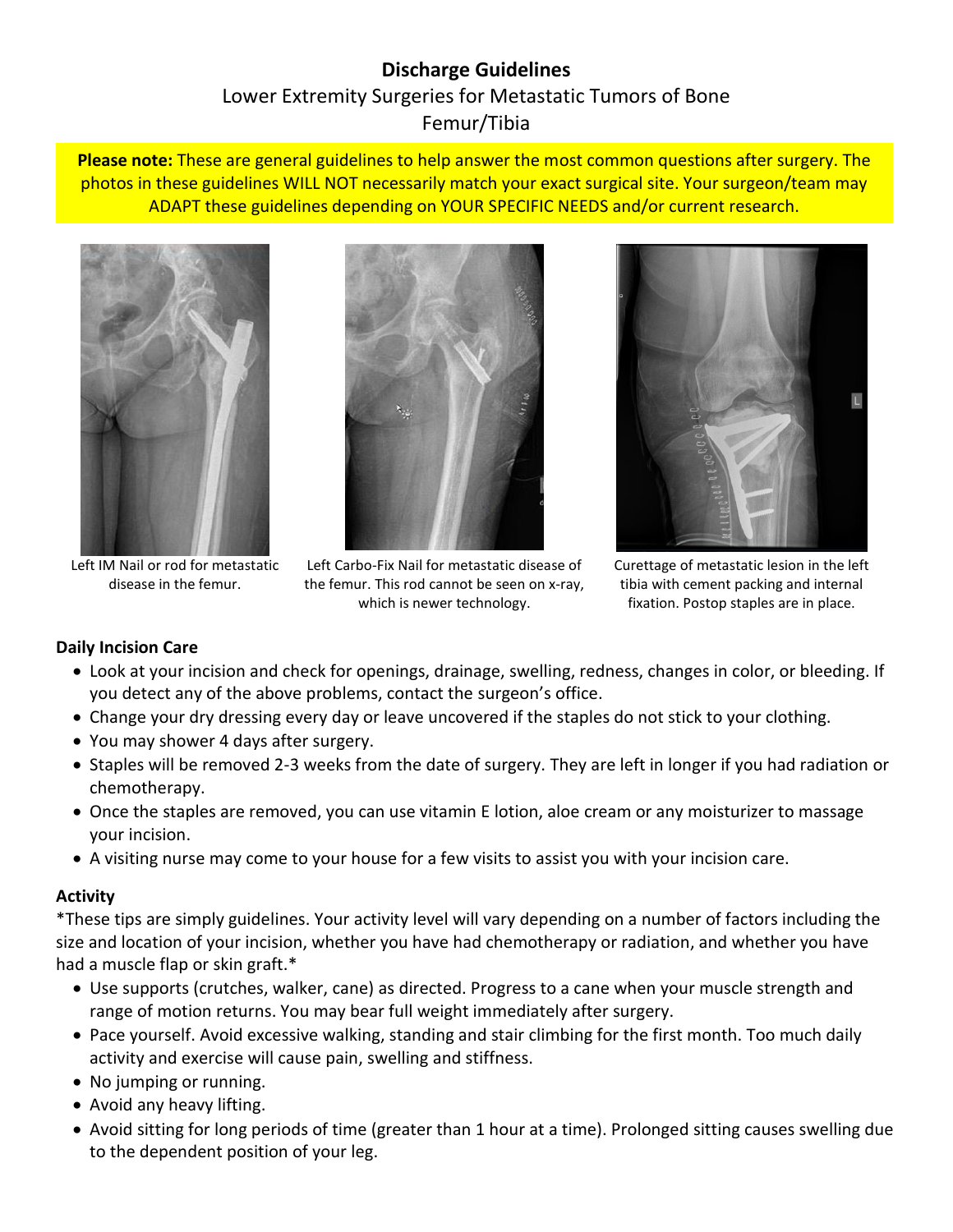- Take precautions to avoid falling. Wear low, non-skid sole shoes. Watch out for electrical cords, wet or uneven floors, floor mats/rugs that may slide. Use night-lights to keep rooms lit, especially if you get up during the night to use the bathroom.
- No restrictions on upper body exercises.
- Return to driving varies per patient. A good indication is if you can do a straight leg raise on the operated leg. Some drive at approximately 6-8 weeks after surgery. It is important to make sure that you have adequate muscle strength in your thigh before you resume driving. Keep in mind that preparing to drive again will be more difficult and time consuming if the right leg is involved. You MUST be off narcotics.

#### **Diet**

- Your appetite may be less than normal after surgery.
- Incorporate proteins and plenty of fluids into your diet, both of which will help in the healing process.
- If you are taking narcotics, you should take some type of laxative to prevent opioid-induced constipation.
- It is important to maintain a normal body weight after surgery. Excess weight will only stress your leg. On the other hand, if you have lost weight due to chemotherapy or radiation, you may need to consume additional calories to get back to your normal weight. In this case, incorporating supplemental drinks (e.g. Ensure, Boost, and Carnation Instant Breakfast) into your diet may be helpful.
- Chemotherapy compounded by the effects of surgery may cause some stomach irritation during your recovery period. Take anti-nausea medications as directed by your surgeon or nurse practitioner. Replacing large meals with several smaller meals spread throughout the day may also be helpful.

### **Medications**

- Continue to take your regular medications.
- If necessary, take prescribed pain medication (narcotics) as directed.
- DO NOT drink alcohol or drive while taking narcotic pain medication.
- If you are taking narcotics, you should take some type of laxative to prevent opioid-induced constipation.
- You most likely will be discharged on a blood thinner to prevent clots, usually Lovenox (subcutaneous injection) for 2-4 weeks (no blood tests are necessary). Newer, direct oral anti-coagulation medications may be prescribed, or continued if you came to the hospital already taking these types of medications (Eliquis, Plavix, Pradaxa, Xarelto).
- Previously Coumadin was given. If you are on Coumadin, you will resume this for your anti-coagulation regimen. Blood tests are necessary for Coumadin; the INR range needs to be between 1.5 and 2.0.
- If you are discharged on a blood thinner administered via daily injection, no blood tests are necessary.
- You may be advised to take just an aspirin daily to prevent blood clots.

### **Pain**

- Your surgical team understands that you will experience different levels and types of pain following your surgery. You will be prescribed a narcotic, if you wish. Some patients decline a narcotic due to the current opioid crisis and request milder pain medications (tramadol), and/or just take Tylenol alternating with anti-inflammatory medications (Advil, Motrin, Aleve), if tolerated. When we prescribe narcotics, we must do so per current state and federal regulations, which includes a narcotic contract.
- Because of the current focus on opioid addiction, we recommend a multitude of cognitive behavioral techniques, such as imagery, mindfulness, psychotherapy, deep breathing exercises, virtual reality for distraction, journaling, video games, TENS unit (muscle stimulators that can be used at home) and all other integrative care therapies (physical therapy, acupuncture, chiropractic, massage, lymphedema treatment, reiki).

### **Common Problems**

• It is normal to feel tired after you are discharged.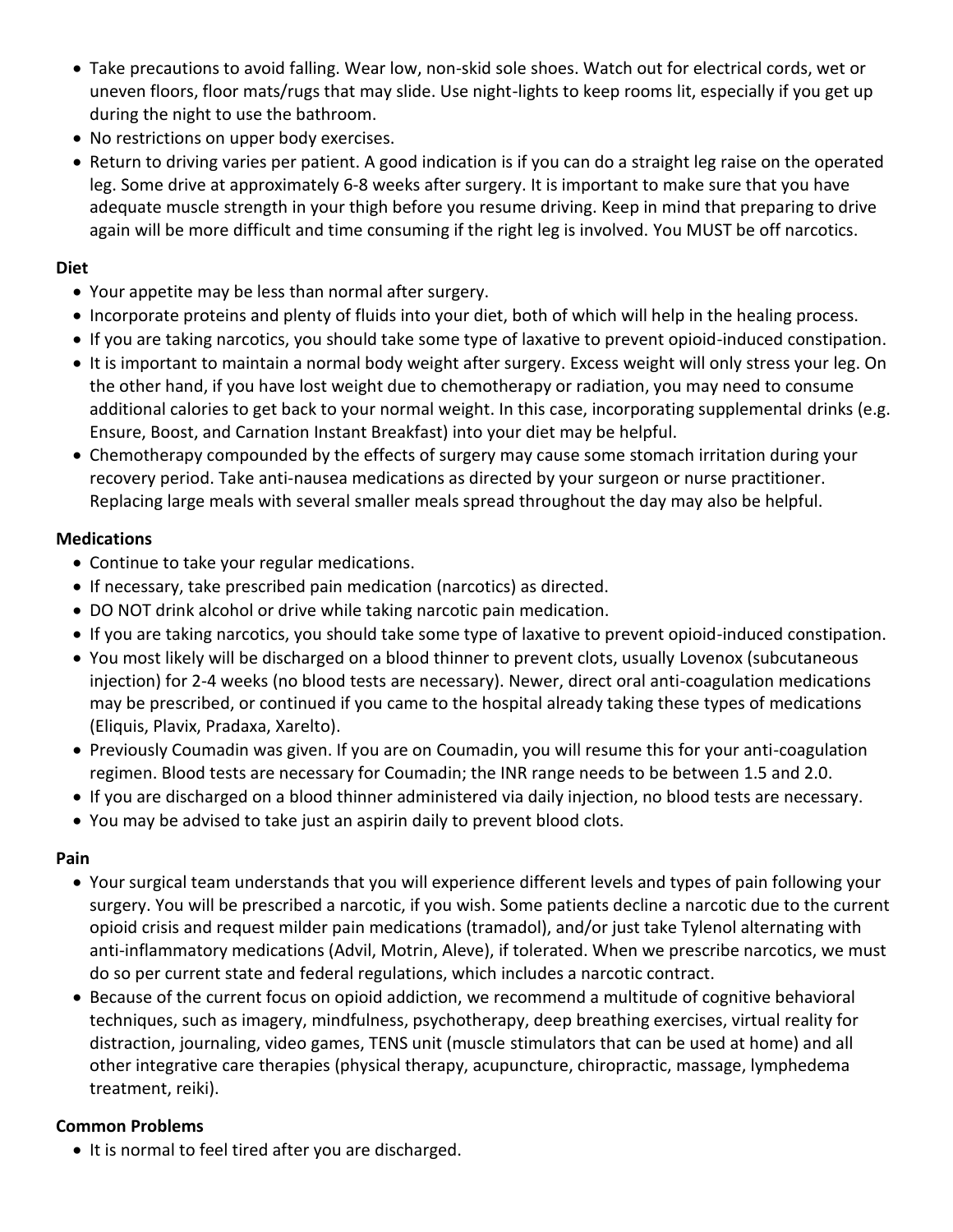- If you experience pain and/or swelling, try elevating the site for relief or apply ice use caution not to leave on more than 20 minutes to prevent frost burn.
- If you develop a firm lump in the incisional area, and your overlying skin looks black and blue, you may have developed a postoperative hematoma (blood collection at the operative site where the mass was removed). Notify your surgeon's office.
- Your leg may seem heavy after surgery. This is due to your muscle weakness. Your strength and ability to control your leg will increase over time.
- You may experience numbness at your incision site. This is normal and usually decreases in time.
- If you have had chemotherapy and are experiencing anything unusual that could be a sign of infection such as a high temperature, cough, sore throat, mouth sores, skin rashes, chills or sweating, call your oncologist or nurse practitioner IMMEDIATELY. Chemotherapy can weaken your immune system for a period of time, so any of these symptoms could become dangerous if they are not treated quickly.
- If you have had radiation therapy, the area of skin treated (radiation field) may feel dry, hard and itchy. The skin in this area may also darken and/or peel. These symptoms should lessen within a few weeks of stopping radiation treatments. Do not scrub or use soap on the affected area. Avoid exposing the treated area to direct sunlight. When going outdoors, be sure to use a sunscreen with the highest UV protection. These precautions will help your skin heal more quickly.
- Lymphedema is chronic swelling caused by a build-up of fluid that occurs when the lymphatic system is faulty or damaged. Tumor resection, especially following radiation, can cause lymphedema. Please refer to our patient guide: *Lymphedema – What you Need to Know* (www.massgeneral.org/orthooncology/lymphedma).
- For constipation (not being able to move your bowels), drink plenty of water and non-carbonated fluids, and eat foods that are high in fiber (e.g. bran, prunes, fruit, whole wheat breads). There are numerous over-the-counter medications available to help relieve constipation such as Dulcolax, Magnesium Citrate, or Miralax. Ask your local pharmacist to assist you in finding one that is right for you.
- If you smoked cigarettes before the surgery, DO NOT START SMOKING AGAIN! Smoking (the nicotine) causes constriction of blood vessels preventing adequate blood flow to the operative area and can delay healing. If you need assistance with this, please contact the MGH Quit Smoking Service at 617-726-7443.

### **Returning to Work/School**

- The length of disability following surgery varies depending on the type of work you do. You may return to school or a sedentary type job much earlier than you would return to a job requiring physical labor.
- You should give yourself AT LEAST 3-6 months to recover before thinking about going back to work/school. Everyone responds differently, but most require this time for extensive physical therapy. Then, if you follow the activity guidelines given by your surgeon, you can return to work/school when you feel ready.
- In general, we recommend patients refrain from contact sports, lifting or pushing heavy objects, and no excessive bending and prolonged sitting, standing, walking, and climbing until healed and strength has returned.
- Disability forms will be completed at your preoperative visit or as soon as they arrive at our office. All patient portions of the form MUST BE completed and signed by you the patient.
- Handicap placard applications will be completed if necessary. Forms can be obtained by the Registry of Motor Vehicles and then mailed to our office.

### **Preventing Infection**

 Prior to any dental work, you must take an antibiotic to protect against infection. We will give you a letter, which can be passed on to other doctors specifying which antibiotics are needed.